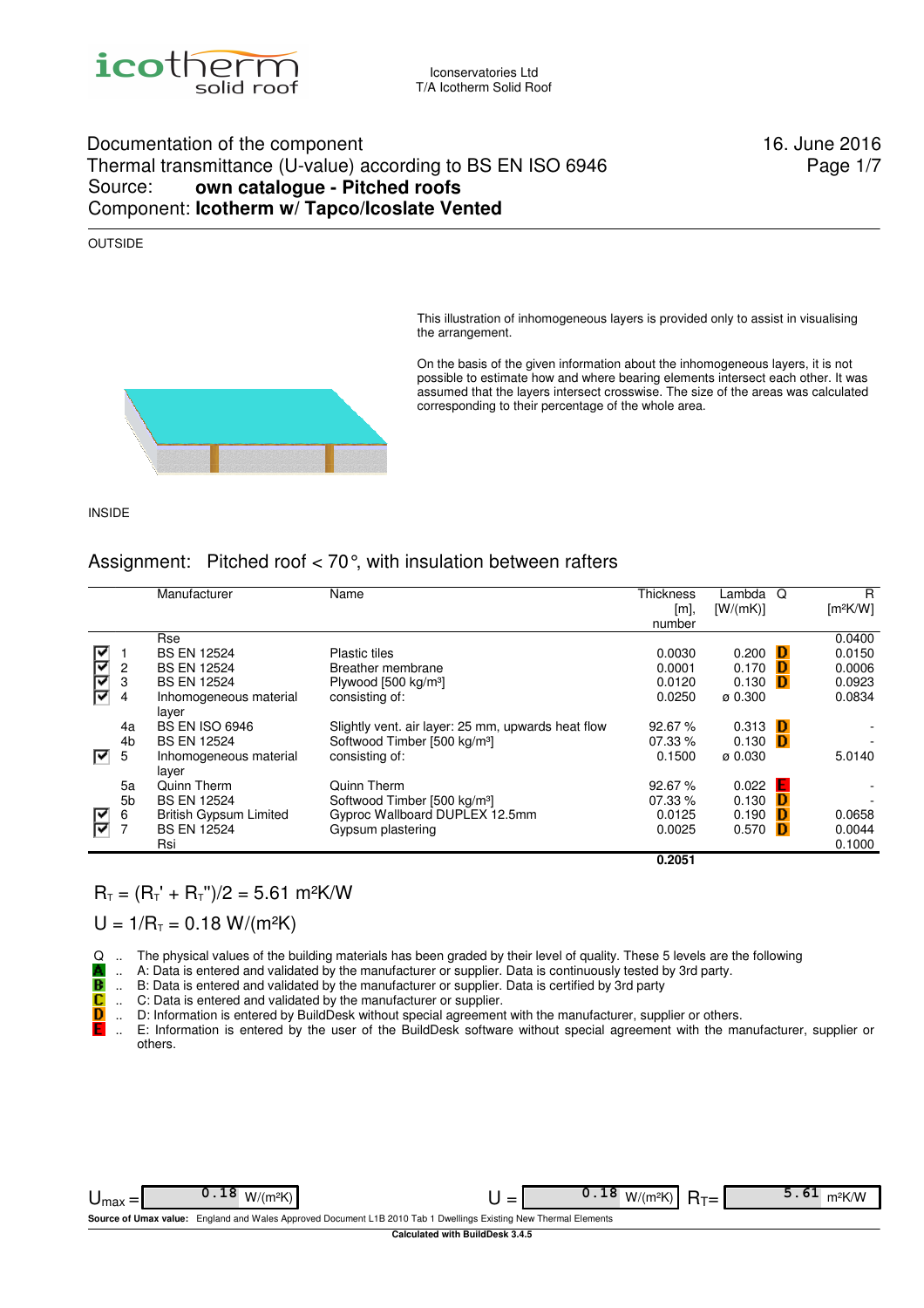

### Documentation of the component 16. June 2016 Thermal transmittance (U-value) according to BS EN ISO 6946 Source: **own catalogue - Pitched roofs** Component: **Icotherm w/ Tapco/Icoslate Vented**

Page 2/7



**Upper limit of the thermal transfer resistance R**

| $U_A [W/(m^2K)] = \frac{1}{(\sum R_{i,A}) + R_{si} + R_{se}} =$ | $7.08 + 0.1 + 0.04$ | $= 0.14$ |
|-----------------------------------------------------------------|---------------------|----------|
| $U_B [W/(m^2K)] = \frac{1}{(\sum R_{i,B}) + R_{si} + R_{se}}$   | $1.52 + 0.1 + 0.04$ | $= 0.60$ |

$$
R_T\>' = \tfrac{1}{A^* \, U_A + B^* \, U_B} = 5.80 \ m^2 K/W
$$

#### **Lower limit of the thermal transfer resistance R**

| $R_{se}$ [m <sup>2</sup> K/W]                                                               |                                                | $= 0.04$ |
|---------------------------------------------------------------------------------------------|------------------------------------------------|----------|
| $R_1$ " [m <sup>2</sup> K/W] = d <sub>1</sub> / $\lambda_1$ =                               | 0.0030 / 0.200                                 | $= 0.02$ |
| $R_2$ " [m <sup>2</sup> K/W] = d <sub>2</sub> / $\lambda_{2}$ =                             | 0.0001 / 0.170                                 | $= 0.00$ |
| $R_3$ " [m <sup>2</sup> K/W] = d <sub>3</sub> / $\lambda_{3}$ =                             | 0.0120 / 0.130                                 | $= 0.09$ |
| $R_4$ " [m <sup>2</sup> K/W] = d <sub>4</sub> /( $\lambda_{4a}$ * A + $\lambda_{4b}$ * B) = | $0.0250$ /( $0.313 * 92.67% + 0.130 * 7.33%$ ) | $= 0.08$ |
| $R_5$ " [m <sup>2</sup> K/W] = $d_5/( \lambda_{5a} * A + \lambda_{5b} * B) =$               | $0.1500$ /( $0.022 * 92.67% + 0.130 * 7.33%$ ) | $= 5.01$ |
| $R_6$ " [m <sup>2</sup> K/W] = d <sub>6</sub> / $\lambda_{6}$ =                             | 0.0125 / 0.190                                 | $= 0.07$ |
| $R_7$ " [m <sup>2</sup> K/W] = d <sub>7</sub> / $\lambda$ <sub>7</sub> =                    | 0.0025 / 0.570                                 | $= 0.00$ |
| $R_{si}$ [m <sup>2</sup> K/W]                                                               |                                                | $= 0.1$  |

 $R_T$ " =  $\Sigma R_i$ " +  $R_{si}$  +  $R_{se}$  = 5.42 m<sup>2</sup>K/W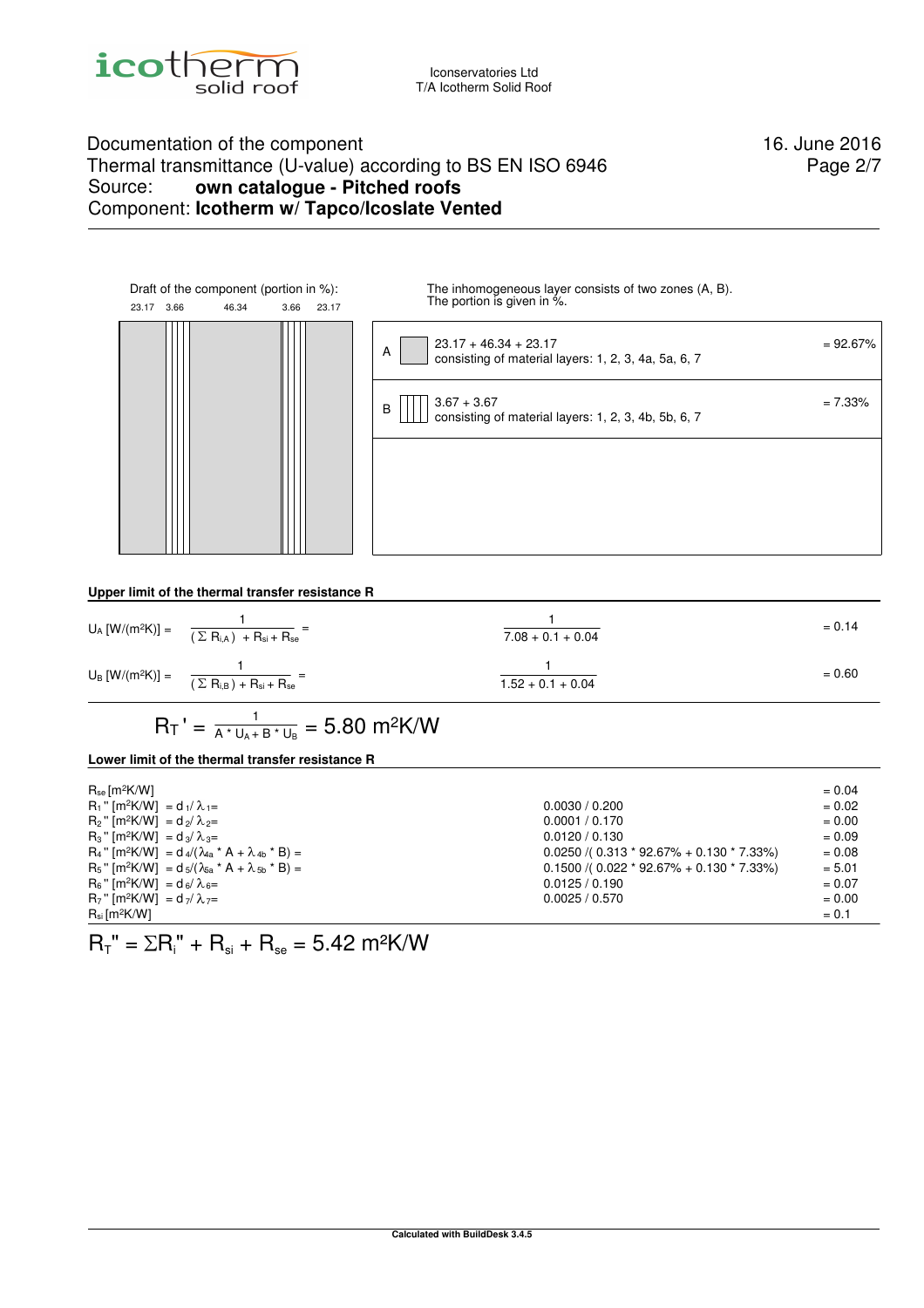

### Documentation of the component 16. June 2016 Calculation according BS EN ISO 13788 Source: **own catalogue - Pitched roofs** Component: **Icotherm w/ Tapco/Icoslate Vented**

#### OUTSIDE



Page 3/7

The list of material layers shown below may differ from those in the U-value calculation printout. Only material layers which are used in the Condensation Risk Analysis are listed.

This calculation of the Condensation risk analysis according to BS EN ISO 13788:2002 has been performed on a construction containing inhomogeneous layers. This calculation is only valid through the selected section. It is advisable that you should also select the alternative position and recalculate the Condensation Risk Analysis for a more complete assessment of the construction.

The CRA calculation for pitched roofs can be very unreliable and caution should be used when interpreting these results. For further guidance the user is advised to follow the recommendation of BS 5250:202 (currently under review).

INSIDE

D

### Assignment: Pitched roof < 70°, with insulation between rafters

| Name                                               | Thickn. | lambda   | - റ | и        | Q | sd      | R                    |
|----------------------------------------------------|---------|----------|-----|----------|---|---------|----------------------|
|                                                    | [m      | [W/(mK)] |     |          |   | [m]     | [m <sup>2</sup> K/W] |
| Plastic tiles                                      | 0.0030  | 0.200    |     | 10000.00 |   | 30.00   | 0.0150               |
| Breather membrane                                  | 0.0001  | 0.170    |     | 2000.00  |   | 0.20    | 0.0006               |
| Plywood $[500 \text{ kg/m}^3]$                     | 0.0120  | 0.130    |     | 70.00    |   | 0.84    | 0.0923               |
| Slightly vent. air layer: 25 mm, upwards heat flow | 0.0250  | 0.313    |     | 1.00     |   | 0.03    | 0.0799               |
| Quinn Therm                                        | 0.1500  | 0.022    |     | 8340.00  |   | 1251.00 | 6.8182               |
| Gyproc Wallboard DUPLEX 12.5mm                     | 0.0125  | 0.190    |     | 970.00   |   | 12.13   | 0.0658               |
| Gypsum plastering                                  | 0.0025  | 0.570    |     | 6.00     |   | 0.02    | 0.0044               |

Q .. The physical values of the building materials has been graded by their level of quality. These 5 levels are the following

.. A: Data is entered and validated by the manufacturer or supplier. Data is continuously tested by 3rd party.

.. B: Data is entered and validated by the manufacturer or supplier. Data is certified by 3rd party

B<br>C .. C: Data is entered and validated by the manufacturer or supplier.

.. D: Information is entered by BuildDesk without special agreement with the manufacturer, supplier or others.

.. E: Information is entered by the user of the BuildDesk software without special agreement with the manufacturer, supplier or others.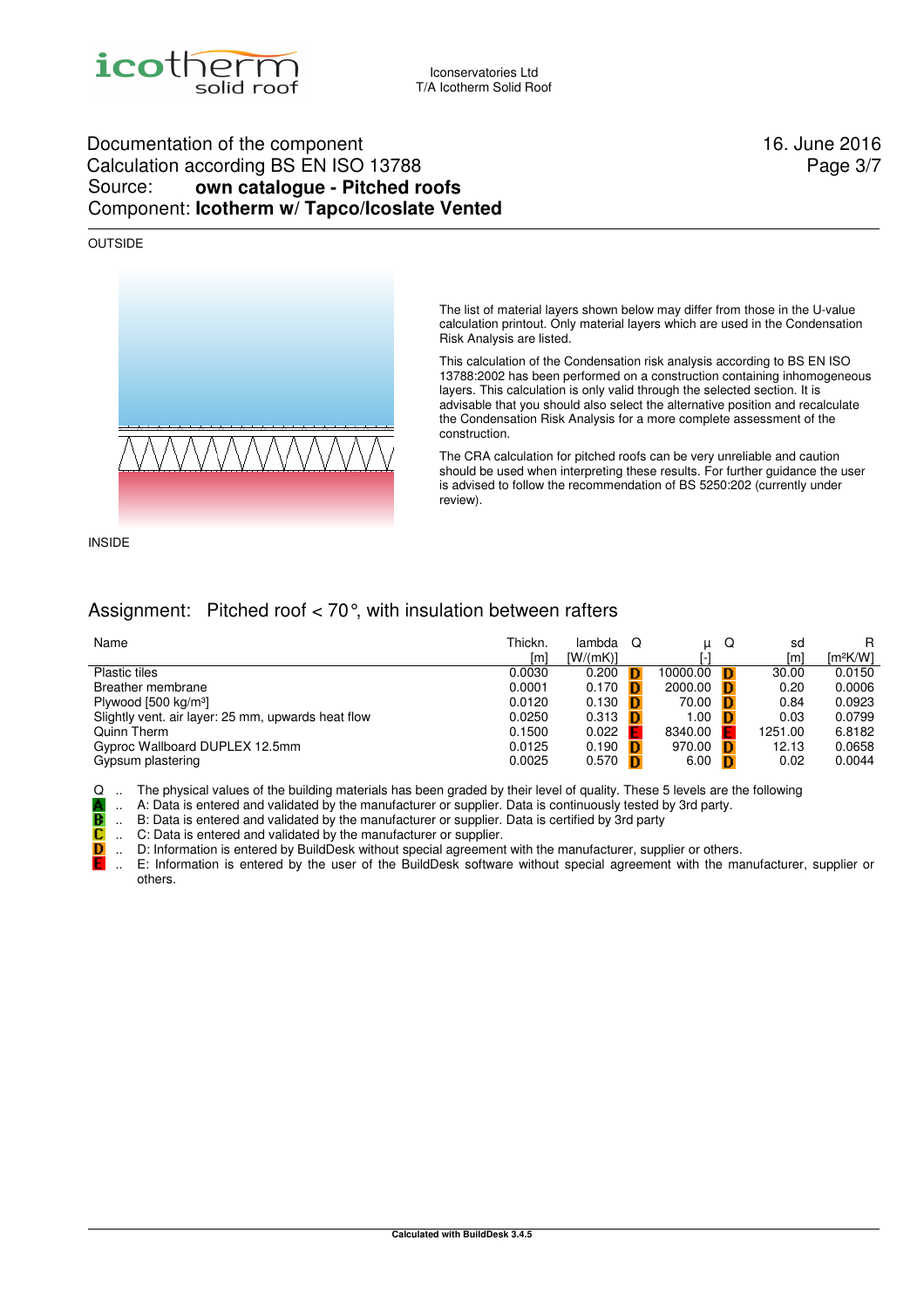

Iconservatories Ltd T/A Icotherm Solid Roof

Documentation of the component 16. June 2016 Calculation according BS EN ISO 13788 Source: **own catalogue - Pitched roofs** Component: **Icotherm w/ Tapco/Icoslate Vented**

Page 4/7

## **Condensation risk analysis - summary of main results Calculation according BS EN ISO 13788**

**Surface temperature to avoid critical surface moisture: No danger of mould growth is expected.**

**Interstitial condensation: No condensation is predicted at any interface in any month.**



**CRA calculations according to BS EN ISO 13788:2002 are used as a guide in predicting interstitial condensation. This methodology uses some simplifications of the dynamic processes involved and subsequently does have some limitations. Further information can be found in Information Paper IP 2/05 'Modelling and controlling interstitial condensation in buildings'' Feb 2005.**

**Calculated with BuildDesk 3.4.5 The CRA calculation for pitched roofs can be very unreliable and caution should be used when interpreting these results. For further guidance the user is advised to follow the recommendation of BS 5250:202 (currently under review).**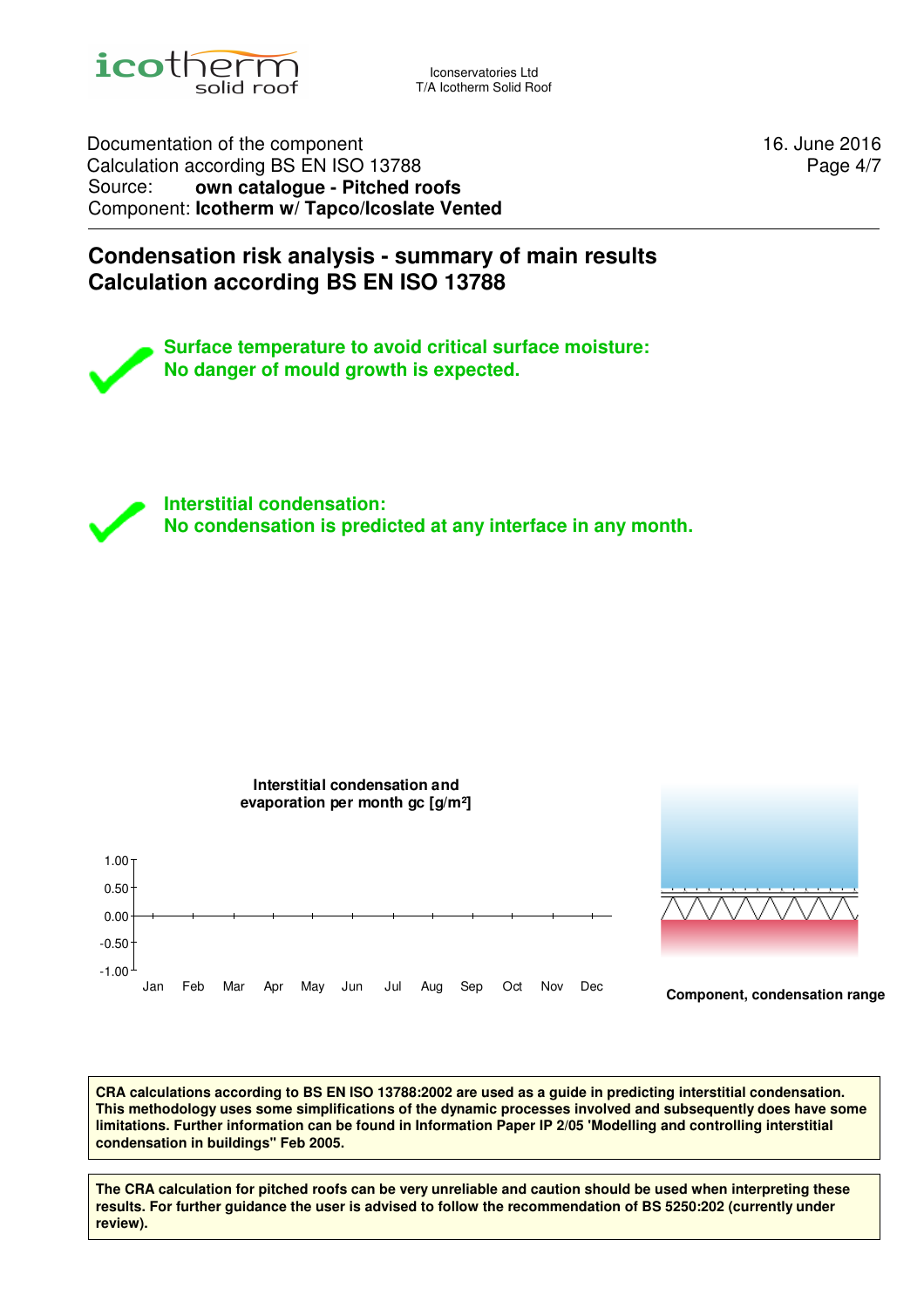

### Documentation of the component 16. June 2016 Calculation according BS EN ISO 13788 Source: **own catalogue - Pitched roofs** Component: **Icotherm w/ Tapco/Icoslate Vented**

Page 5/7

# **Surface temperature to avoid critical surface humidity Calculation according BS EN ISO 13788**

**Location: Manchester Airport; Humidity class according BS EN ISO 13788 annex A: Dwellings with low occupancy** 

|           |           |      | 2       | 3    | 4     | 5    | 6       |      | 8       | 9       | 10       |      | 12   |
|-----------|-----------|------|---------|------|-------|------|---------|------|---------|---------|----------|------|------|
|           | Month     | Te   | phi_e   | Ti   | phi   | pe   | delta p | DI   | ps(Tsi) | Tsi,min | fRsi     | Tsi  | Tse  |
|           |           | [°C] | $- - -$ | [℃]  | $---$ | [Pa] | [Pa]    | [Pa] | [Pa]    | '℃]     | $\cdots$ | [°C] | [℃]  |
| $\bullet$ | January   | 4.2  | 0.830   | 20.0 | 0.594 | 684  | 704     | 1388 | 1735    | 15.3    | 0.701    | 19.5 | 4.3  |
|           | February  | 4.1  | 0.800   | 20.0 | 0.583 | 655  | 708     | 1363 | 1704    | 15.0    | 0.685    | 19.5 | 4.2  |
|           | March     | 5.8  | 0.760   | 20.0 | 0.570 | 701  | 633     | 1333 | 1666    | 14.7    | 0.623    | 19.5 | 5.9  |
|           | April     | 7.8  | 0.710   | 20.0 | 0.554 | 751  | 544     | 1294 | 1618    | 14.2    | 0.524    | 19.6 | 7.9  |
|           | May       | 11.3 | 0.680   | 20.0 | 0.555 | 910  | 388     | 1298 | 1622    | 14.2    | 0.337    | 19.7 | 11.3 |
|           | June      | 14.1 | 0.710   | 20.0 | 0.601 | 1142 | 263     | 1405 | 1756    | 15.5    | 0.231    | 19.8 | 14.1 |
|           | July      | 16.1 | 0.720   | 20.0 | 0.638 | 1317 | 174     | 1491 | 1863    | 16.4    | 0.075    | 19.9 | 16.1 |
|           | August    | 15.8 | 0.740   | 20.0 | 0.648 | 1328 | 187     | 1515 | 1894    | 16.6    | 0.201    | 19.9 | 15.8 |
|           | September | 13.3 | 0.770   | 20.0 | 0.631 | 1175 | 298     | 1474 | 1842    | 16.2    | 0.435    | 19.8 | 13.3 |
|           | October   | 10.3 | 0.810   | 20.0 | 0.619 | 1014 | 432     | 1446 | 1808    | 15.9    | 0.579    | 19.7 | 10.4 |
|           | November  | 6.7  | 0.820   | 20.0 | 0.598 | 804  | 593     | 1397 | 1746    | 15.4    | 0.652    | 19.5 | 6.8  |
|           | December  | 5.2  | 0.840   | 20.0 | 0.600 | 743  | 659     | 1402 | 1752    | 15.4    | 0.691    | 19.5 | 5.3  |

The critical month is January with  $f_{\text{Rsi, max}} = 0.701$  $f_{\text{Poi}} = 0.966$ 

### $f_{\text{Rsi}} > f_{\text{Rsi,max}}$ , the component complies.

#### **Nr Explanation**

- 1 External temperature
- 2 External rel. humidity
- 3 Internal temperature
- 4 Internal relative humidity
- 5 External partial pressure p<sub>e</sub> =  $\phi$  e \*  $p_{sat}(T_e)$ ;  $p_{sat}(T_e)$  according formula E.7 and E.8 of BS EN ISO 13788
- 6 Partial pressure difference. The security factor of 1.10 according to BS EN ISO 13788, ch.4.2.4 is already included.
- 7 Internal partial pressure  $p_i = \phi_i^* p_{sat}(T_i); p_{sat}(T_i)$  according formula E.7 and E.8 of BS EN ISO 13788
- 8 Minimum saturation pressure on the surface obtained by  $p_{sat}(T_{si}) = p_i / \phi_{si}$ , where  $\phi_{si} = 0.8$  (critical surface humidity)
- 9 Minimum surface temperature as function of  $p_{sat}(T_{si})$ , formula E.9 and E.10 of BS EN ISO 13788
- 10 Design temperature factor according 3.1.2 of BS EN ISO 13788
- 11 Internal surface temperature, obtained from  $T_{si} = T_i R_{si} * U * (T_i T_e)$
- 12 External surface temperature, obtained from  $T_{se} = T_e + R_{se} * U * (T_i T_e)$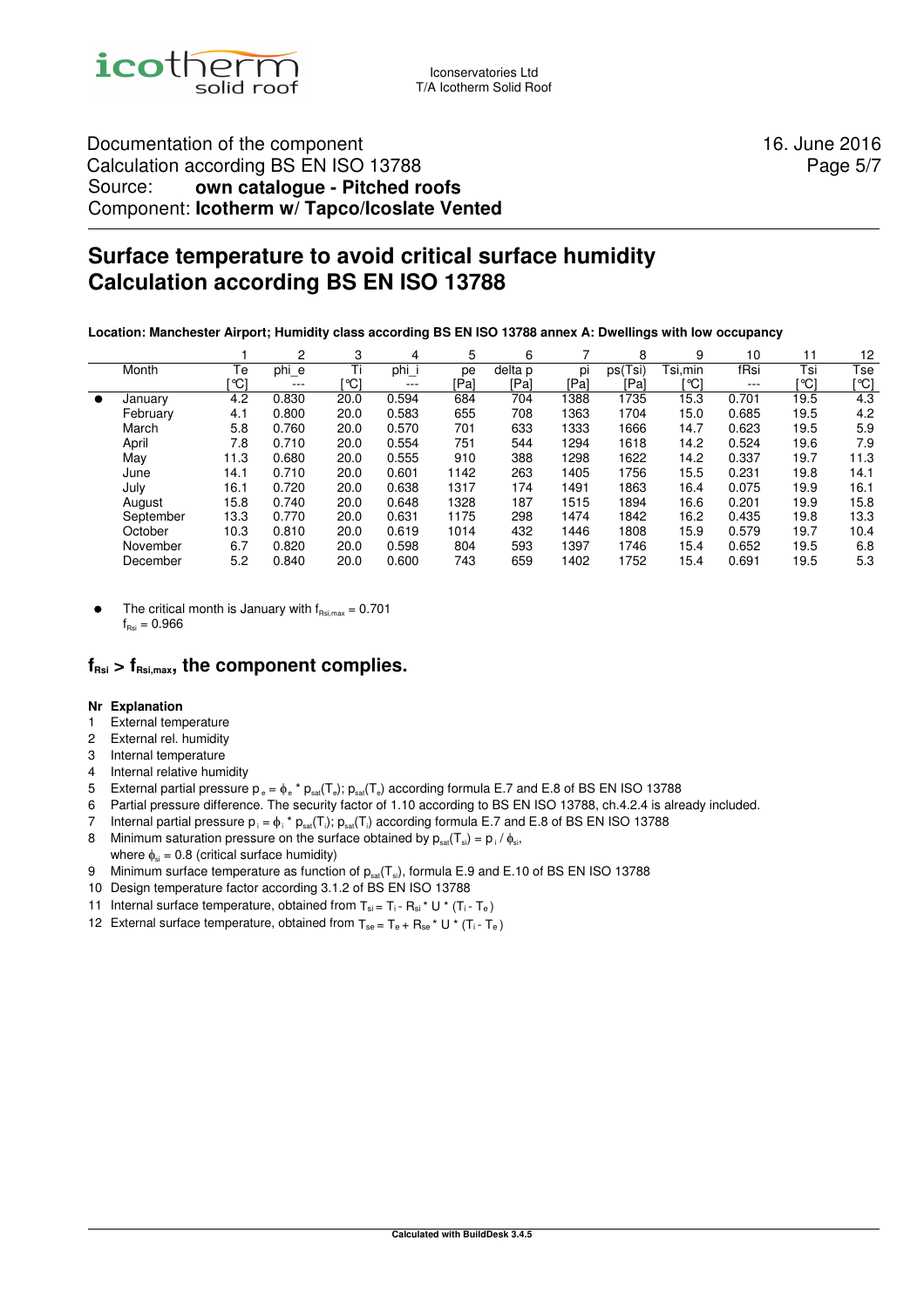

Iconservatories Ltd T/A Icotherm Solid Roof

Documentation of the component 16. June 2016 Calculation according BS EN ISO 13788 Source: **own catalogue - Pitched roofs** Component: **Icotherm w/ Tapco/Icoslate Vented**

Page 6/7

## **Interstitial condensation - main results Calculation according BS EN ISO 13788**

## **No condensation is predicted at any interface in any month.**

**Climcatic conditions Location: Manchester Airport; Humidity class according BS EN ISO 13788 annex A: Dwellings with low occupancy** 

|                             |       | Jan  | Feb  | Mar  | Apr  | Mav  | Jun  | Jul  | Aua  | Sep  | Oct  | Nov  | Dec. |
|-----------------------------|-------|------|------|------|------|------|------|------|------|------|------|------|------|
| Internal temperature [°C]   |       | 20.0 | 20.0 | 20.0 | 20.0 | 20.0 | 20.0 | 20.0 | 20.0 | 20.0 | 20.0 | 20.0 | 20.0 |
| Internal rel. humidity [%]  | phi i | 59.4 | 58.3 | 57.0 | 55.4 | 55.5 | 60.1 | 63.8 | 64.8 | 63.1 | 61.9 | 59.8 | 60.0 |
| External temperature $[°C]$ | Тe    | 4.2  | 4.1  | 5.8  | 7.8  | 11.3 | 14.1 | 16.1 | 15.8 | 13.3 | 10.3 | 6.7  | 5.2  |
| External rel. humidity [%]  | phi e | 83.0 | 80.0 | 76.0 | 71.0 | 68.0 | 71.0 | 72.0 | 74.0 | 77.0 | 81.0 | 82.0 | 84.0 |